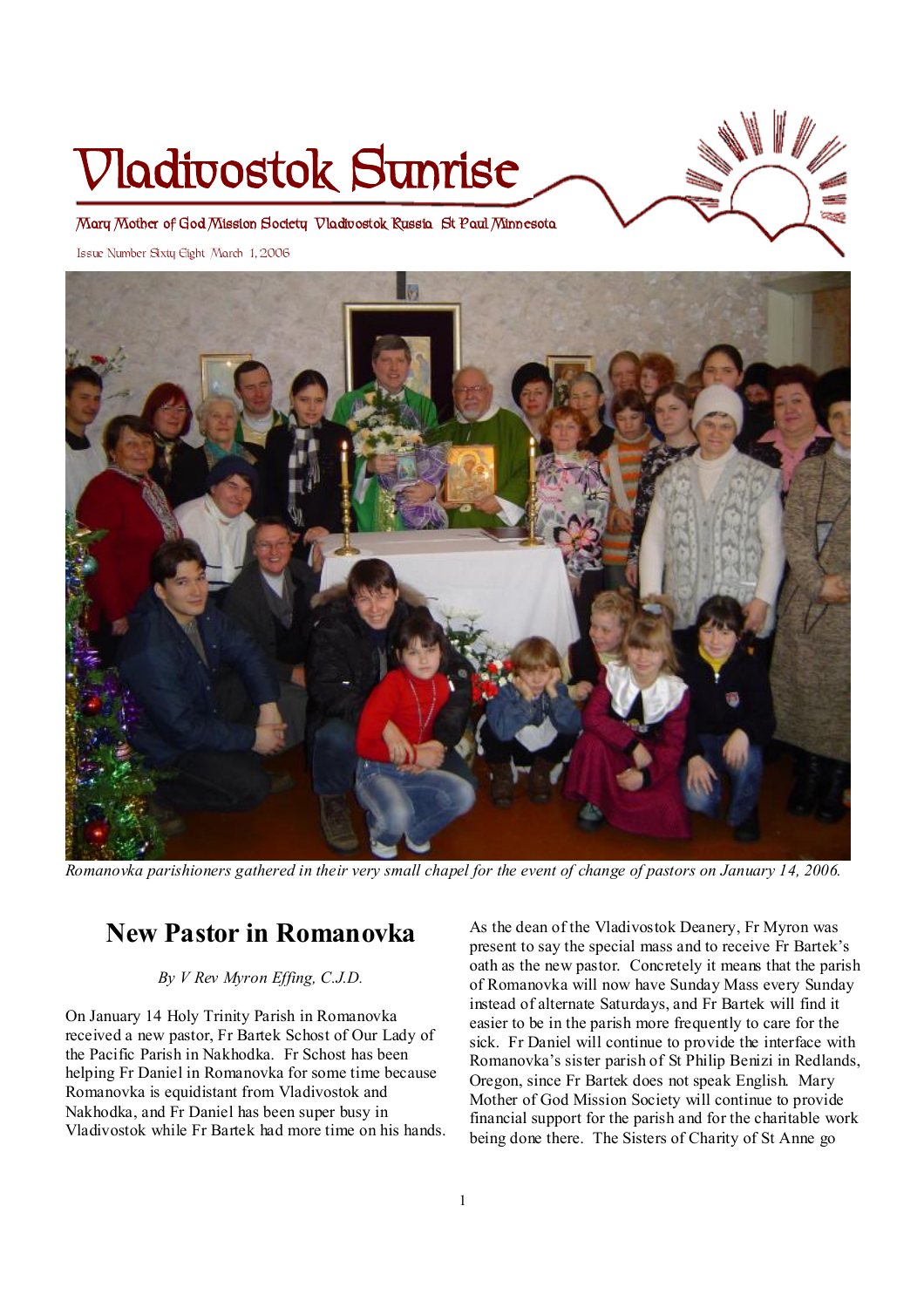there every Saturday to work with the elderly and infirm, and our volunteer from Canada, Myra Schatten, has been going there to work with disadvantaged children.



*Myra Schatten (smiling) and her Russian language teacher Natasha.* 

Romanovka is one of the favorite places for our guests from America to visit, a very welcoming and warm Catholic community. We are sure that won't change!



*Fr Myron was given an icon of Mary Mother of God to remember that he was the first pastor of the Catholics in this region before new parishes were formed. Ludmilla Sidorenko, the first trustee of the parish, made the presentations.* 



*Fr Bartek and Fr Daniel, incoming and outgoing pastors of Holy Trinity Parish, with Fr Myron, Dean, in the background before the Trinity icon.* 

# **News Notes**

*by V Rev Myron Effing, C.J.D.*

● Fr Daniel's helper Igor Radzyuk has been repairing the "window wheels" that were part of the old church" windows before we replaced them with new stained glass windows and aluminum frames. Now he's finished them and he has installed them in the Gothic window tops in the future sacristies. They are beautiful, don't you agree!

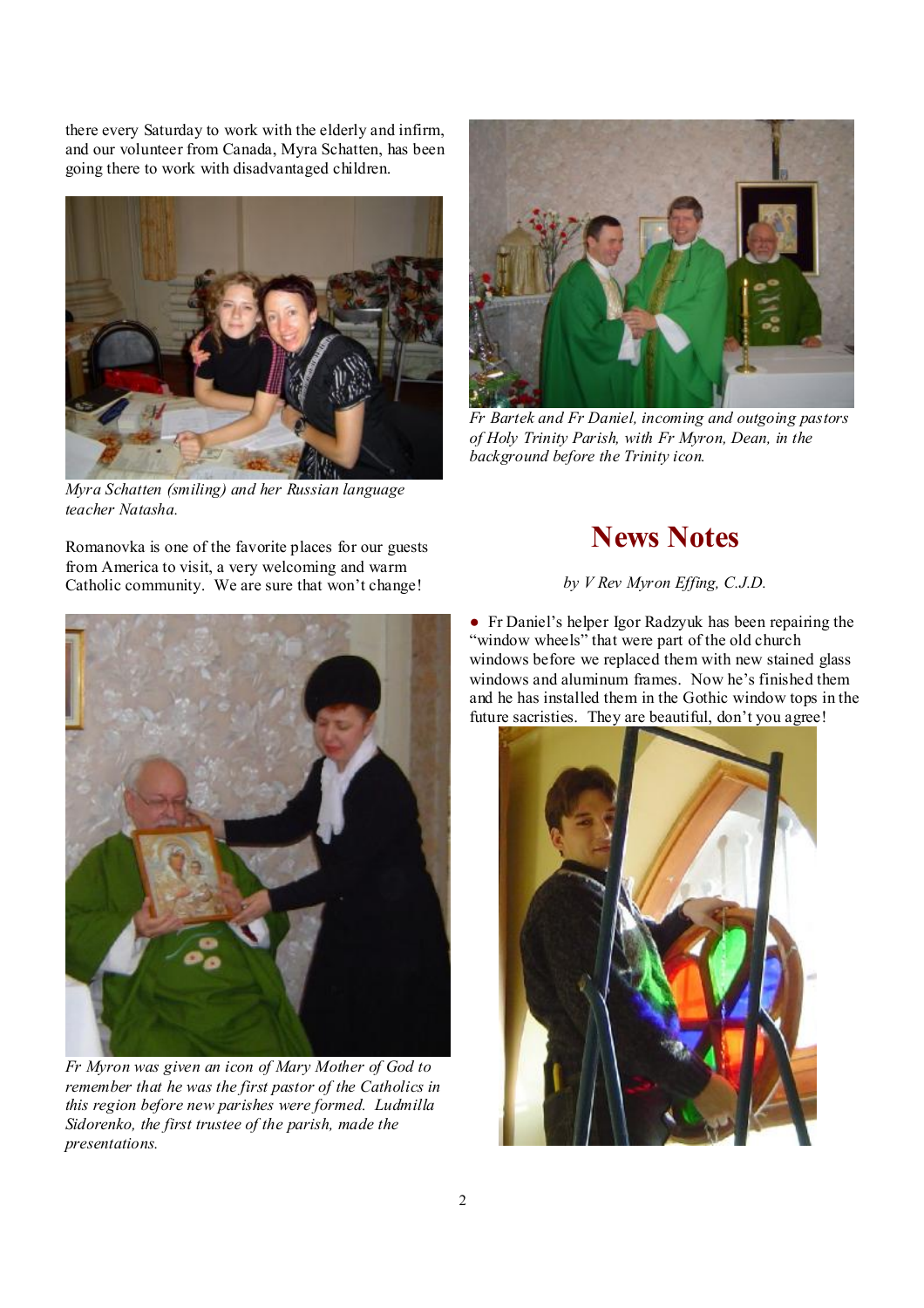

*Antone and Mark Wilhelm shopping for clothing at the Chinese market.* 

• Mark Wilhelm and Erin Flynn, American volunteers, have come to work fulltime with street kids, we now have our own program rather than work through organizations founded by others. Mark calls the program "Street Kids Rescue Program". I.e. we are now concentrating on the street kids in the center of the city where we are, and we aren't just feeding them occasionally but seven days a week, and we are very involved in their lives to help them deal with situations that keep them from going home or from going back to school.



*Slava, Erin Flynn, translator Dima Kamil, and Ivan having lunch.* 

We now have what we've dreamed of: a drop-in center, where they can come to eat the noon meal on the weekends (cooked by Erin), where they can wash and dry their clothes (There aren't any laundromats yet in Vladivostok (start a new business anyone?)) where they can take a bath and change clothes, and pick up supplies and donated clothing. We are dealing with their medical and dental needs (very expensive), from stab wounds, to beatings, to maggots in steam burns on their skin, to impacted teeth. No kids can stay there at night because

we don't have a license. In the daytime they are just guests.

Besides medical, food, and clothing, we are also helping them get back into society by helping them return to their parents, if they have parents, by getting their government documents so that they can get free medical help and so that they can find work through the state employment office, and so that some can return to school. (Otherwise it is hard to street kids to reintegrate into society because they are dirty, their clothes are dirty and torn and stinky, and so no one wants them around. By cleaning them up and giving them some new dignity they can more easily begin to manage for themselves.) Several have found regular paying jobs, with our help.

American donors have proposed buying a vehicle for the use of the program, for medical appointments, for traveling to get documents and tickets, for buying food wholesale, and for other needs of all our parish charity programs which have been begging for a car or truck for years! (Hospice, Children's Hospital #3, Romanovka, soup kitchen.) Can you imagine a charity operation in America without a vehicle? And if we want to expand our streetkids program to other parts of the city, then a vehicle is a shear necessity.

Our helper Denis Bondaryev went to the city social services office to offer to be the foster parent for a street boy of 14 who needed special medical attention. The counselor told him that the state is gradually closing the remaining trade schools in our area for the orphans, and "only one trade school will be open, so soon the city will become flooded with street kids". It seems that the situation is so desperate that the officer offered any assistance possible if Denis or other parishioners would be willing to accept other street kids as foster children.



*Denis Bondaryev of the Vladivostok St Vincent de Paul Society delivering supplies to the Children's Home #3.*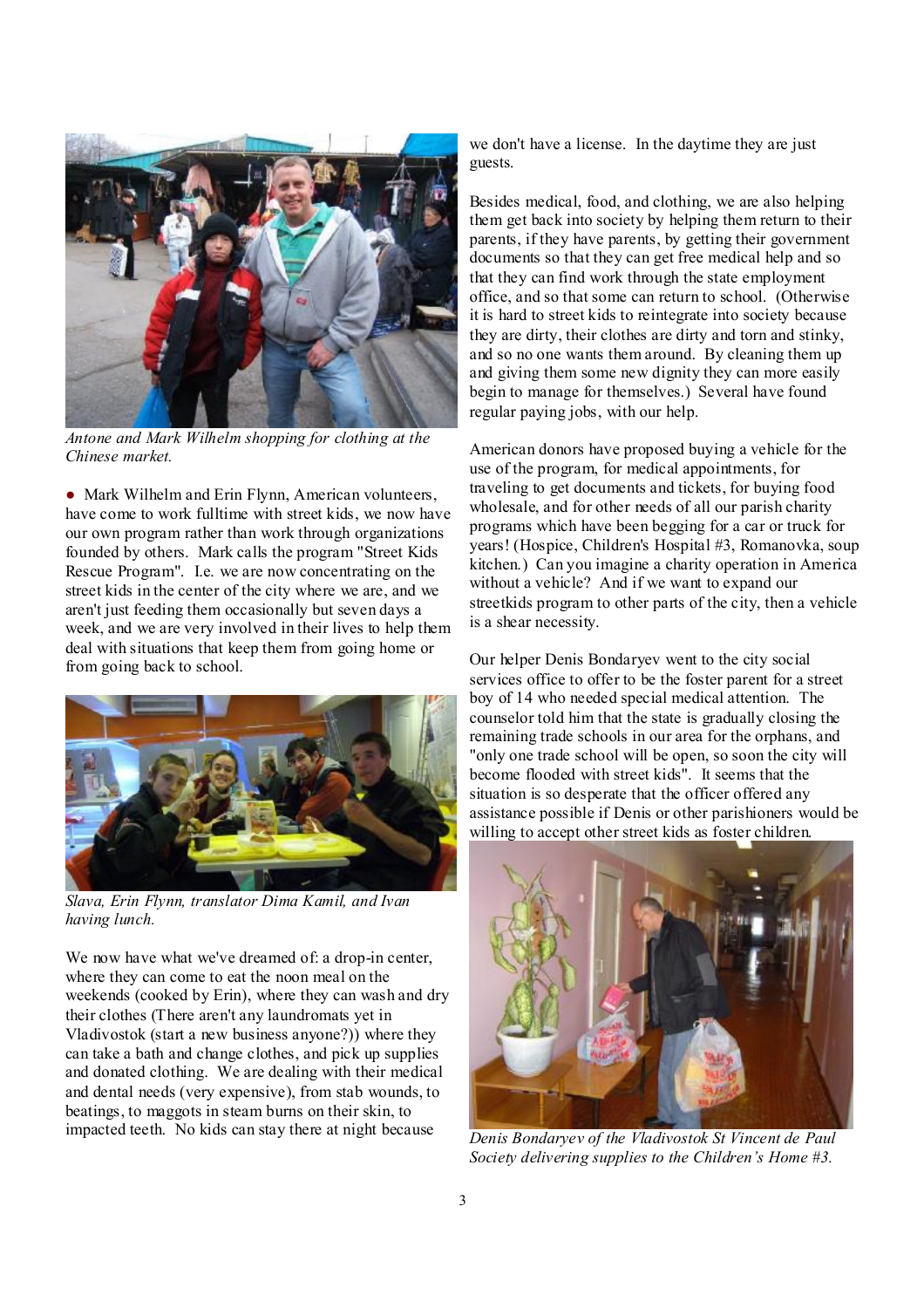● Russia decided to increase the waiting period for adoptions by foreigners from three months to six months, to give Russian couples more time to adopt. The result is that orphanages suddenly had twice as many children to care for. Vladivostok Orphanage #3 ask us for help to increase their capacity from 35 to 70 children, by providing playground equipment and air conditioners for six rooms on the  $3<sup>rd</sup>$  floor under the hot ceiling where the AIDS children would be housed. We asked the Social Outreach Committee of Incarnation Parish in Dayton, Ohio, to help, and they graciously provided \$3000 for this work.

We began pricing and figuring out how to carry out this work when our worker heard that a Russian businessman had donated a set of playground equipment to the city in the general area of the hospital. So our representative went to him, and he agreed to donate equipment to the hospital, too! So it turns out that due to the grant from the Social Outreach Committee we were able to get playground equipment free of charge! See the photo.



*Playground equipment at Children's Hospital #3.* 

Next we began working on the air conditioners. We have a parishioner connected with the Korean company LG. We were able to get six air conditioner/heat pumps for \$2631.58, which we purchased immediately. But the company doesn't want to install them until the Spring, so we haven't paid for the installation yet, so they are in the company's warehouse. So we still have \$368.42 from the grant available for installation costs. The installation will be somewhat more than that, but we won't know until the Spring because prices change. It will be slightly more expensive to install them than normal because, being on the upper floor, a special crane will have to be rented to lift the workmen from the street to the top floor. We expect maybe the cost will be about \$1000 to install, but we're not sure yet. Thanks, Incarnation parishioners!

• The latest swindle we've heard about here is for Russian girls to make friends with men throughout the world on the internet, and then she suddenly needs cash, because she's sick or being thrown out of her apartment or lost her job. Seeking for a way to help, men write us. Of course we will investigate, but it is usually a swindle.

● Our thanks and prayers go out to Mr Lee Larkey of St Anna, Minnesota (St Nicolas at our Minnesota fundraiser). He was severely burned in his home by an exploding hot water pipe. He told us he is offering his pain for the work of our mission.

# **How to Communicate with Us**

### **Internet**

Russian language: [www.catholic.vladivostok.ru](http://www.catholic.vladivostok.ru) English language: [www.vladmission.org](http://www.vladmission.org) Sisters: [www.cjd.cc](http://www.cjd.cc)

## **Office in Russia:**

**Phone:** 011-7-4232-26-96-14 **E-mail:** [myron@catholic.vladivostok.ru](mailto:myron@catholic.vladivostok.ru) [daniel@catholic.vladivostok.ru](mailto:daniel@catholic.vladivostok.ru)

## **Office in America:**

**Phone and FAX:** (651)227-0208 **E-mail:** [usoffice@vladmission.org](mailto:usoffice@vladmission.org) **Donations and letters**: Mary Mother of God Mission Society 1854 Jefferson Ave St Paul MN 55105-1662

## **Office in Canada:**

**Phone**: (807) 597-6052 **E-mail**: [gnivall@shaw.ca](mailto:gnivall@shaw.ca) **Donations and letters**: Mary Mother of God Mission Society PO Box 868 Atikokan Ontario Canada P0T 1C0

Or you can donate from your credit card through our web site. Your donations are tax-deductible. You will receive any required receipt for tax purposes by return mail. Please be assured that we do not sell our mailing list or any other donor information to other organizations.

## **Sisters in Jesus the Lord**

**Phone:** (651)230-3337 525 Thomas Ave St Paul, MN 55103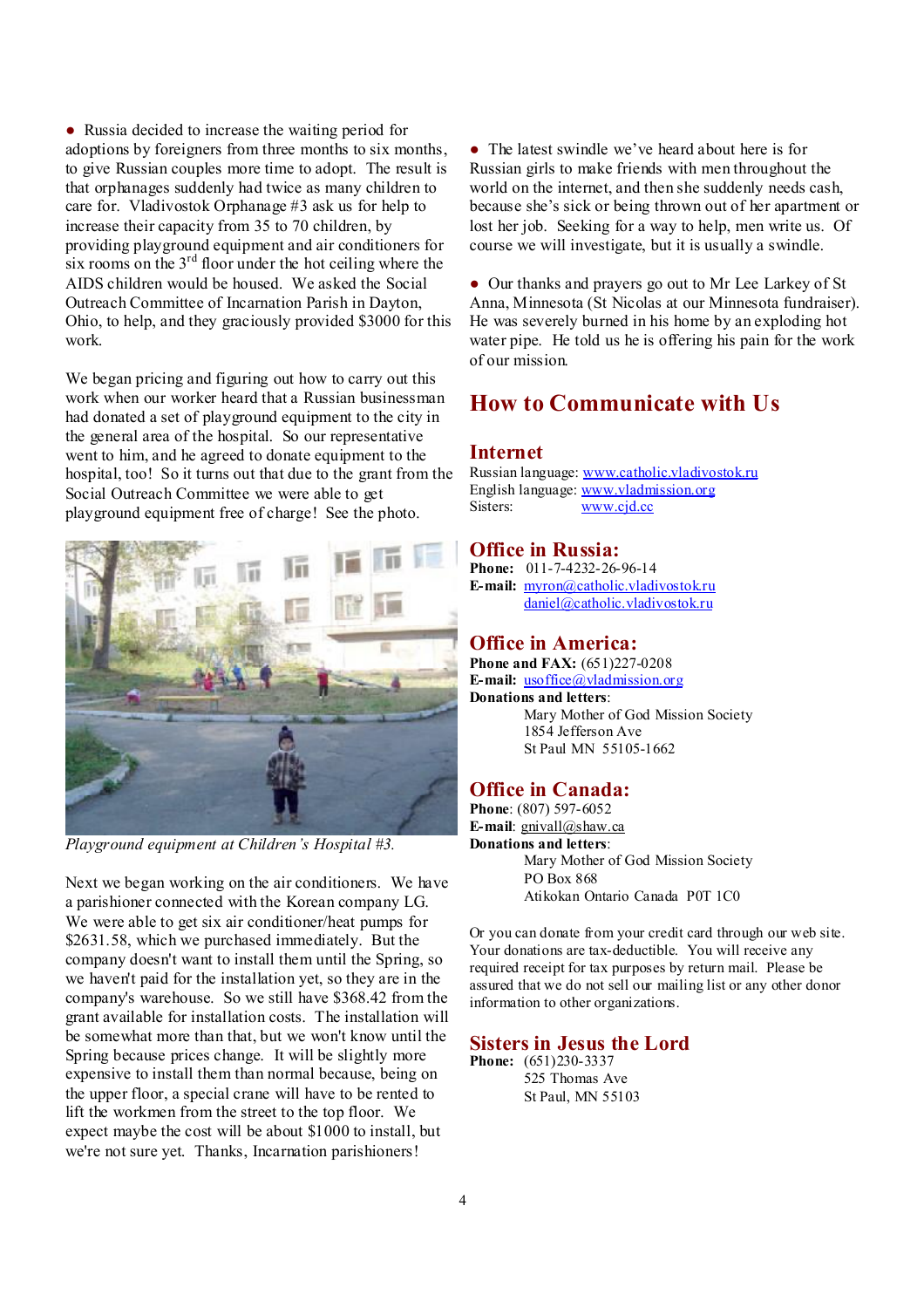# **More News about the Ultrasound Machines**

#### *By V Rev Myron Effing, C.J.D.*

We just received the next installment of five ultrasounds from trans-Pacific shipment. The next step was to have them tested and certified. Then they will be taken to their new homes. Just think: All the Women's Support Centers will have ultrasound equipment! A dream come true!

The first ultrasound equipment was installed in May of 2005 in Vladivostok at the government Women's Consultation Service #7 where one of our own Women's Support Centers is located. They began taking clients in June. Because our Centers don't have our own licensed medical workers, our coordinator signed an agreement with the Service concerning the use and servicing of the ultrasound equipment. The Service's operator of the equipment works free of charge for our programs one day per week. On Fridays she only works with those clients who have been sent to her by our WSC volunteers. After several years of our collaboration, the Service's doctors have come closer to our philosophy, and, judging by the reports of our pregnant women, they do their procedures carefully with a regard to the right to life and the expectation of motherhood, showing the images of the child in the mother's womb.

The Service's workers have an interest in cooperation, because just before our ultrasound equipment arrived in Vladivostok their own aged machine malfunctioned. So our machine is working, not only for the saving of human unborn lives, but also for the health of women with various gynecological problems. In the first three month period, there were 111 women that we sent to use the equipment. That isn't the limit because time allows for serving 50 women every month.

After our first machine was up and running we had an unexpected problem from other women's consultation services. They began to claim that our examinations at #7 were invalid, and the demanded that our pregnant women should repeat their examination on their equipment—not free of charge, of course! Ultrasound examinations in Vladivostok cost from \$10 to \$18 dollars. Of course their position was nonsense and had no foundation in fact. But it does illustrate the correctness of our decision to install our apparatus in an official medical facility, and that it would be used by officially licensed medical workers.



*The team who packaged up the machines for shipment: David Sonnen, Pete and Judy Welvang, Kevin Furlong. Standing sealing box is John Ernster. Welvangs of Leaflette Missal Company, St Pau, MN, gave the space and donated to the packaged machines. John was the engineer who constructed the boxes to ship them. Shipping costs provided by the Lynch Family Foundation.* 



*Here (l to r) Viktor Gregorai, Vladimir Pisarenko, and Sergei Akulenko ready the machine for transport to Lesozovodsk after it was checked out to be in good working order.* 

Meanwhile, in Russia, the second ultrasound machine has been taken to Lesozovodsk where it will be in a private clinic not far from the hospital. Again, Caritas Women's Support Center clients will be able to use the machine free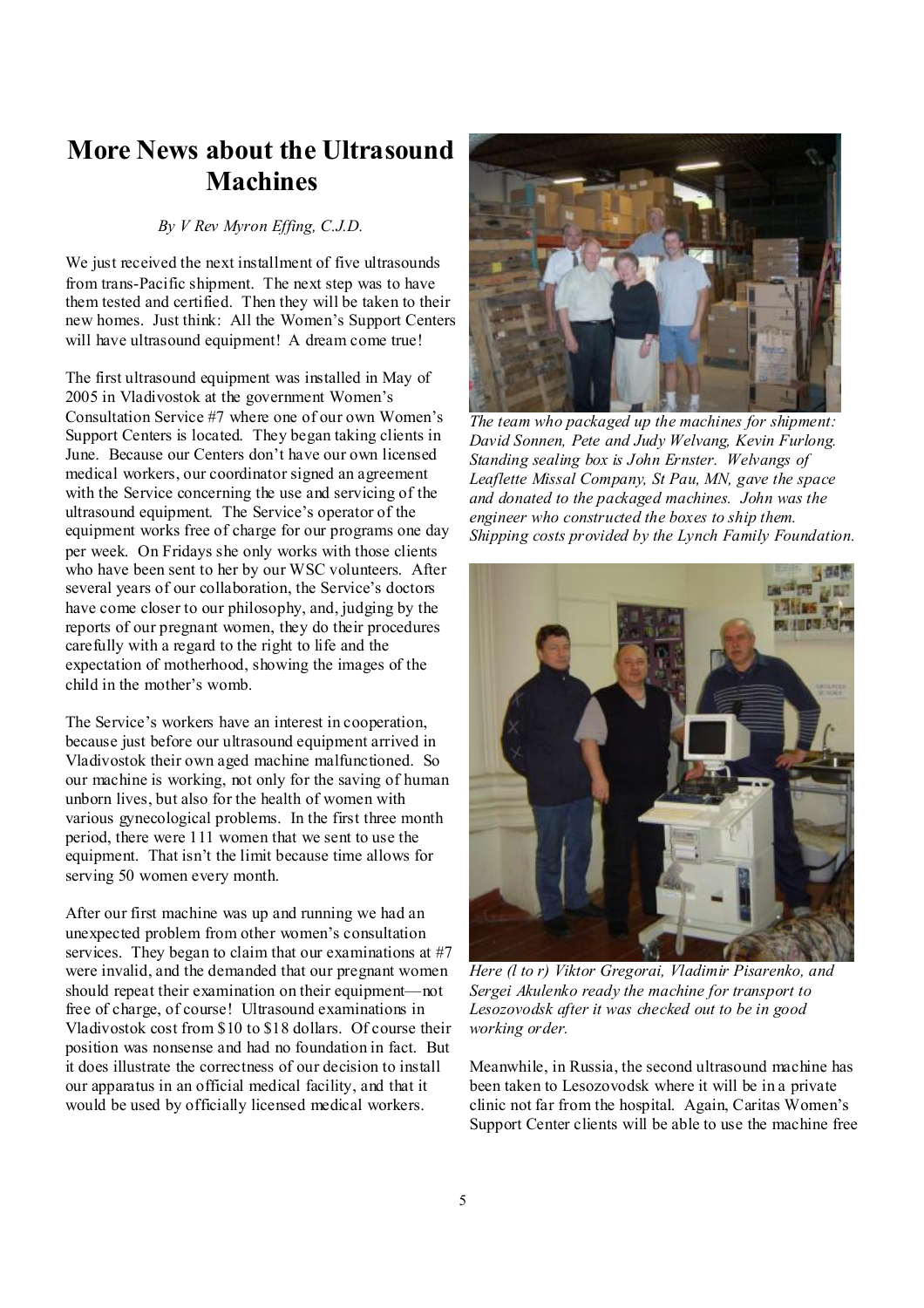of charge, and other users will pay a small fee which will contribute to the support of the Center.

There are four more machines being prepared for other cities in the Russian Far East. Thanks, benefactors who donated these machines.

## From Our Benefactors:

## **A Story of Love**

### *by Vicky Trevillyan*

Last night, I turned to a TV program reporting on famous American musicians' homes. Several musicians spent 20, 30, and 40 million dollars on the price of a home just to show off their wealth! As I watched the tour of their "wealth" and beautiful homes, it made me think of the poverty and the many struggles of our humble mission in Russia. I wished with all my heart that those who had so much would open their hearts to share and give just a tiny bit. I cried in wanting so much more for our humble mission.

I remembered the revelations of a volunteer at the mission - the buildings without hot water or no water at all; the hospital for the poor elderly with rotting wood floors so far gone one could smell the dampness and mold in every room, the moist and decaying wood giving way under foot; the stare of the elderly woman whose head had to be held while the volunteer fed her; the loneliness and despair of the other elders near her who were too poor to be anywhere else; the sick abandoned baby girl who was left to die on crib sheets wet and stained with mold from old urine - no one to cuddle her and comfort her (praise God she was at least in a crib); and most of all I remembered the volunteer's description of the many people on the streets of Russia who did not smile back nor return the "Hello" ... just stoic and mistrusting stares. Their hearts did not know the joy and peace of God. They had been denied him for so long. I remembered these revelations of the mission volunteer.

My thoughts returned to our humble mission again. How, because of our Merciful Father and Loving Mother, hot water heaters were installed in buildings and rotting floors had linoleum over them. Because of our mission - because of our Heavenly Father - there was a volunteer to smile into the grateful eyes of an old woman – to sing to her, and feed her and share joy with her. There was someone to hug the abandoned elders and bring them loving friendship. Because of our mission, there was someone to make a warm dry bed for a dying infant – to sing of Mary to her and caress her in motherly love. Because of our

mission - because of our Loving Father in Heaven - there was someone who would share God's love through a smile with strangers on the street. Because of our humble mission, communities gather again in the house of God, joyful and smiling in the richness of His peace, love and friendship.



*Feeding the dying at the hospice.* 

Then, I remembered the greatest gift of love – the gift of our Lord Jesus Christ– the gift of Himself. His richness brought to us in so many ways everyday. I remembered the love from our Father and our Blessed Mother – the abundant gifts and greater wealth than any of us could ever imagine waiting for us for all eternity. Then I remembered our humble mission, and my heart was not filled with want, but with great love and joy! I overflowed with tears of humble gratitude! \$30 million dollars for a house?--what greater true wealth and beauty they already possess--if they would only open their hearts and remember…!

**Vladivostok Sunrise** Edited and produced in Russia by V Rev Myron Effing, C.J.D. Assembled for mailing by Nativity Parish, St Paul, Minnesota.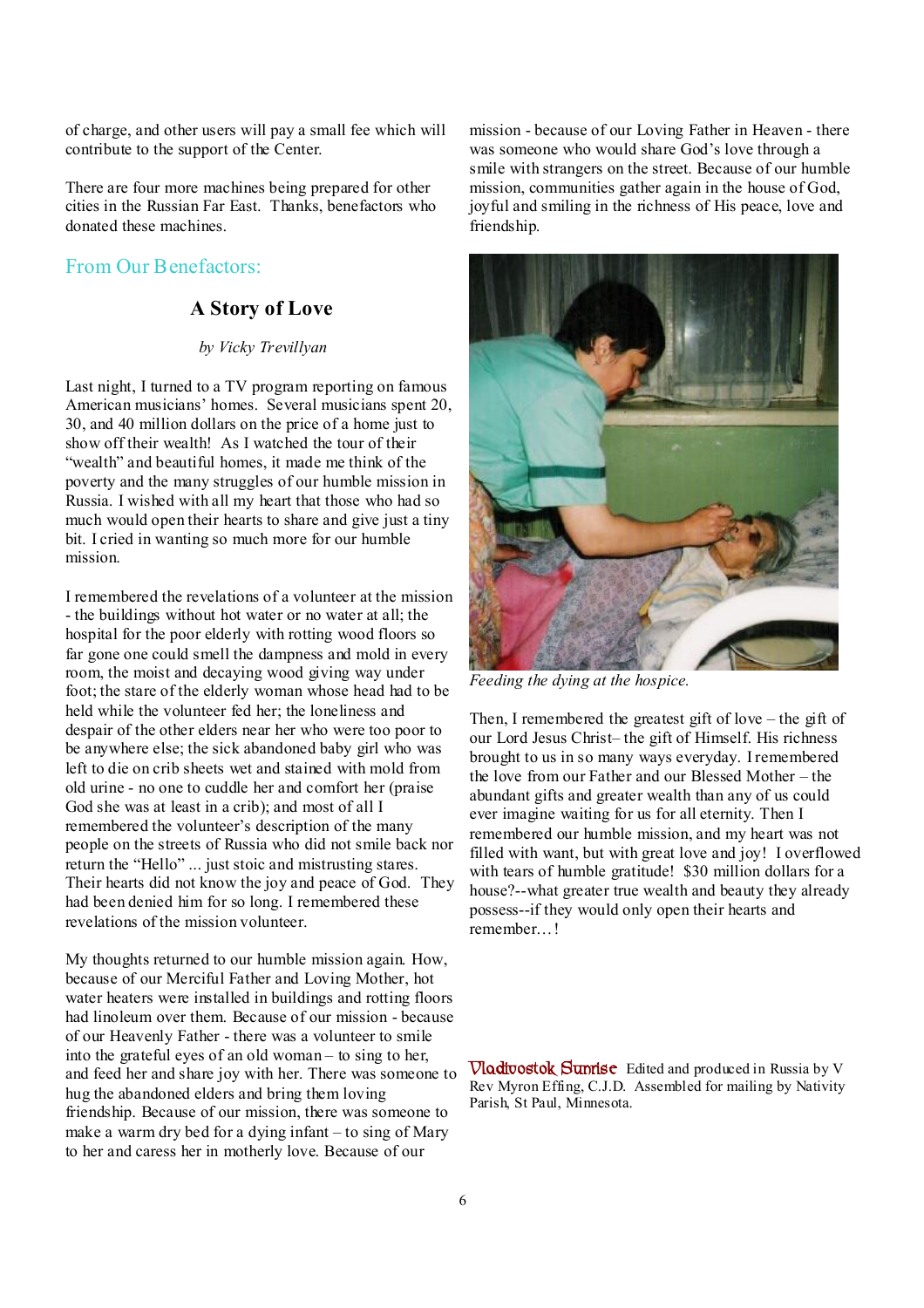# From our Benefactors:

"It's been 3 1/2 years since I was at the Most Holy Mother of God mission in Vladivostok with a mission group from the US. Fr Myron and Fr Dan were so easy to meet and like. They have impossible dreams for the Church in Russia, or so I thought. The Fathers depend on the Holy Spirit, the Mother of God, and Americans to help. They have spent 14 years in Vladivostok changing the paganism to Christianity and living in poverty to carry on their work.

"I inherited land in California and was praying that I could sell it. Recently I received a letter from a broker offering to buy it. The price was low so I told him he could buy it for the amount he offered. I asked if he would also send a check for half (\$6,000) to the MMOG mission. My son overheard this conversation and said he'd like the land and was willing to donate to the MMOG mission. I was impressed! God works in mysterious ways. The money is going to feed the street children for a while longer." --Marianne Mersch.

| 12/27/05                                                                    |
|-----------------------------------------------------------------------------|
| Jean Miss Sonon                                                             |
| Enclosed is a check for \$ 74.13 that we                                    |
| would like to donate to the street children                                 |
| of Vlachvostock.                                                            |
| We collected coins for about live months and                                |
| put them in a poor the stour house.                                         |
| We have stated collecting coins again four                                  |
| next year.                                                                  |
|                                                                             |
| Thank you, your staff, volunteers and<br>prests for helping these children! |
|                                                                             |
| May God Dless                                                               |
|                                                                             |
|                                                                             |
|                                                                             |
|                                                                             |
| Catherine Egan<br>enne ff Conor Egan                                        |
|                                                                             |
|                                                                             |
|                                                                             |
|                                                                             |
|                                                                             |
|                                                                             |
|                                                                             |

# **Remember Mary Mother of God Mission Society in your will.**

### *Continued from Page Eight*

printer ink/larger toner cartridges and old cell phones. Place a collection container at your parish and office. Send the cartridges and cell phones to the recycling company with prepaid shipping labels provided. Our mission will receive a check from the recycling company in 30 days! For collection materials and more information, click on the recycling company link: [www.advantagecartridge.com](http://www.advantagecartridge.com) Or call the mission office for more information.

● We are stopping our **business reply envelopes** soon. The costs have increased out of sight. If you have old business reply envelopes from us, please throw them away. Otherwise the post office will send your donation to the dead letter office. Thanks for putting a stamp on the envelope with your donation—it will really help!

● The **milk and fruit program** is going very well. Adoptive parents have jumped for the chance to financially help feed the children in the 3 orphanages. We are trying to start a grandma mentoring program for the 3 orphanages. For \$40 a month we can send a grandma into the orphanage for 2 days a week for 6 hours to cuddle the kids. Fr Myron will start the bureaucratic paperwork if get a 1 year financial commitment from donors. We would need a few grandmas to start the program. He thinks this could spread to other orphanages where we have contacts. So I am looking for 4 donors for each orphanage to get a woman in there 7 days a week. I need \$40 a month for a 1 year commitment from 12 helpers to get this going. Hurry! Get your first installment in so we can get those kids regular cuddling, holding, stimulation and love. Spread the word, we could use a woman in each room!

● Might any of you wish some **newsletters to pass around** your group? Or parish? Ask your Pastor's permission please. Also if you are receiving a bulk amount, is it the amount you wish? Are there leftovers after a while? Shall we decrease the amount?

● **Thanks** for everything. I sure hope we can travel together to Vladivostok this fall. Get your passports in order. They must be good for 6 months after our travel dates. See you in Las Vegas for the conference. More info to follow. God love you all.

David and Sandra Sonnen [usoffice@vladmission.org](mailto:usoffice@vladmission.org) office: 651-227-0208 home: 651-690-5139 [www.vladmission.org](http://www.vladmission.org)